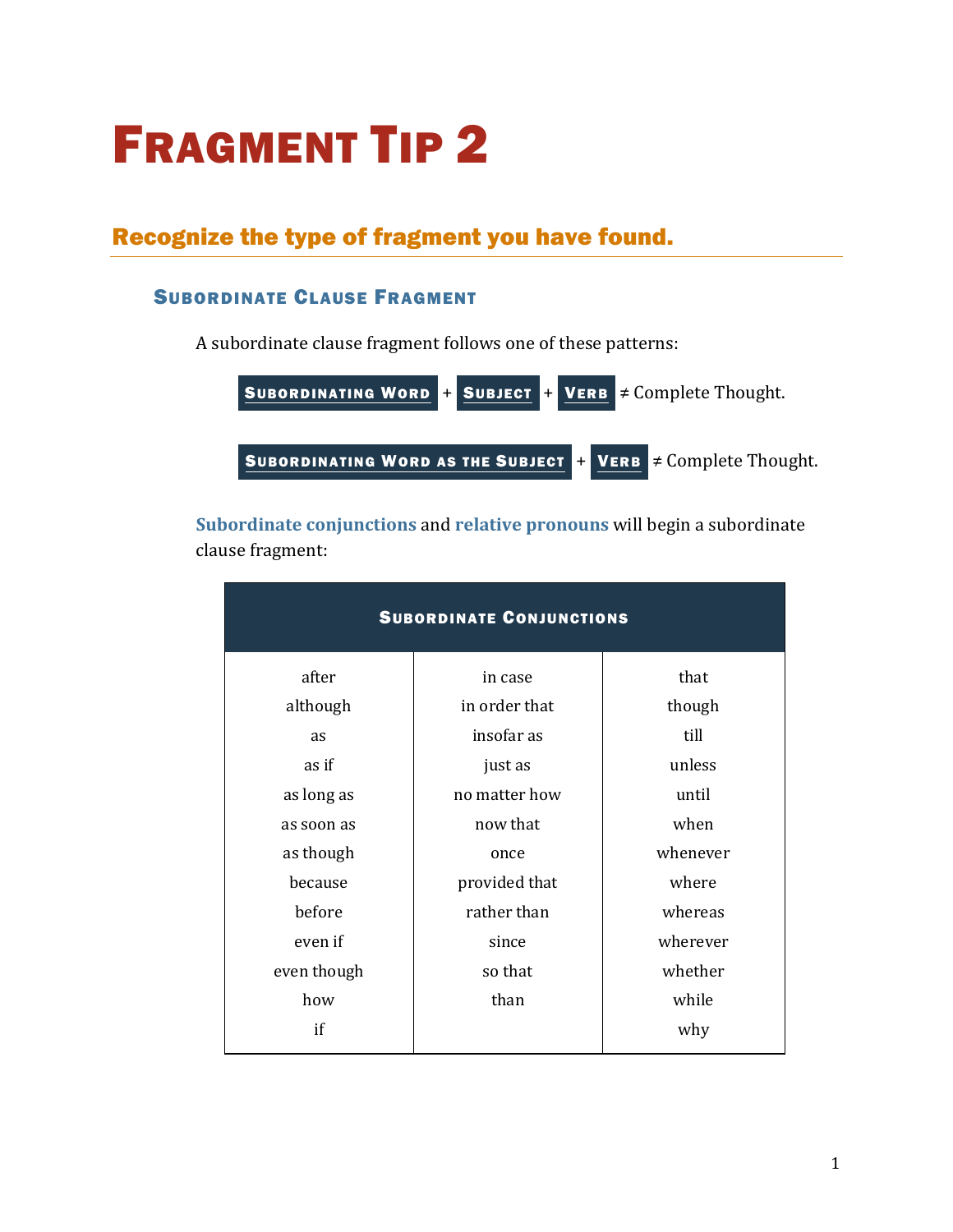| <b>RELATIVE PRONOUNS</b> |         |          |  |  |
|--------------------------|---------|----------|--|--|
| that                     | who     | whose    |  |  |
| which                    | whoever | whosever |  |  |
| whichever                | whom    | whomever |  |  |

#### **Examples:**

**After** the football flew over the fence.

**Since** Harold has not done laundry.

**Where** the cookies are hidden.

**Which** gave Gabriella indigestion.

**Whose** insincerity was evident in every gesture

#### PARTICIPLE PHRASE FRAGMENT

A participle phrase fragment follows this pattern:

PARTICIPLE <sup>+</sup> MODIFIER(s) AND/OR OBJECT(s) 
$$
\neq
$$
 Complete Thought.

Present participles end in *ing*: *splashing*, *sneezing*, *spying*, *slurping*, etc.

*Regular* past participles end in *ed*: *splashed*, *sneezed*, *spied*, *slurped*, etc.

Irregular past participles have inconsistent endings: *sung*, *swum*, *said*, *slept*, etc.

#### **Examples:**

**Agonizing** over an ice cream flavor.

**Tickled** silly with an ostrich plume.

**Found** under the backseat of his truck.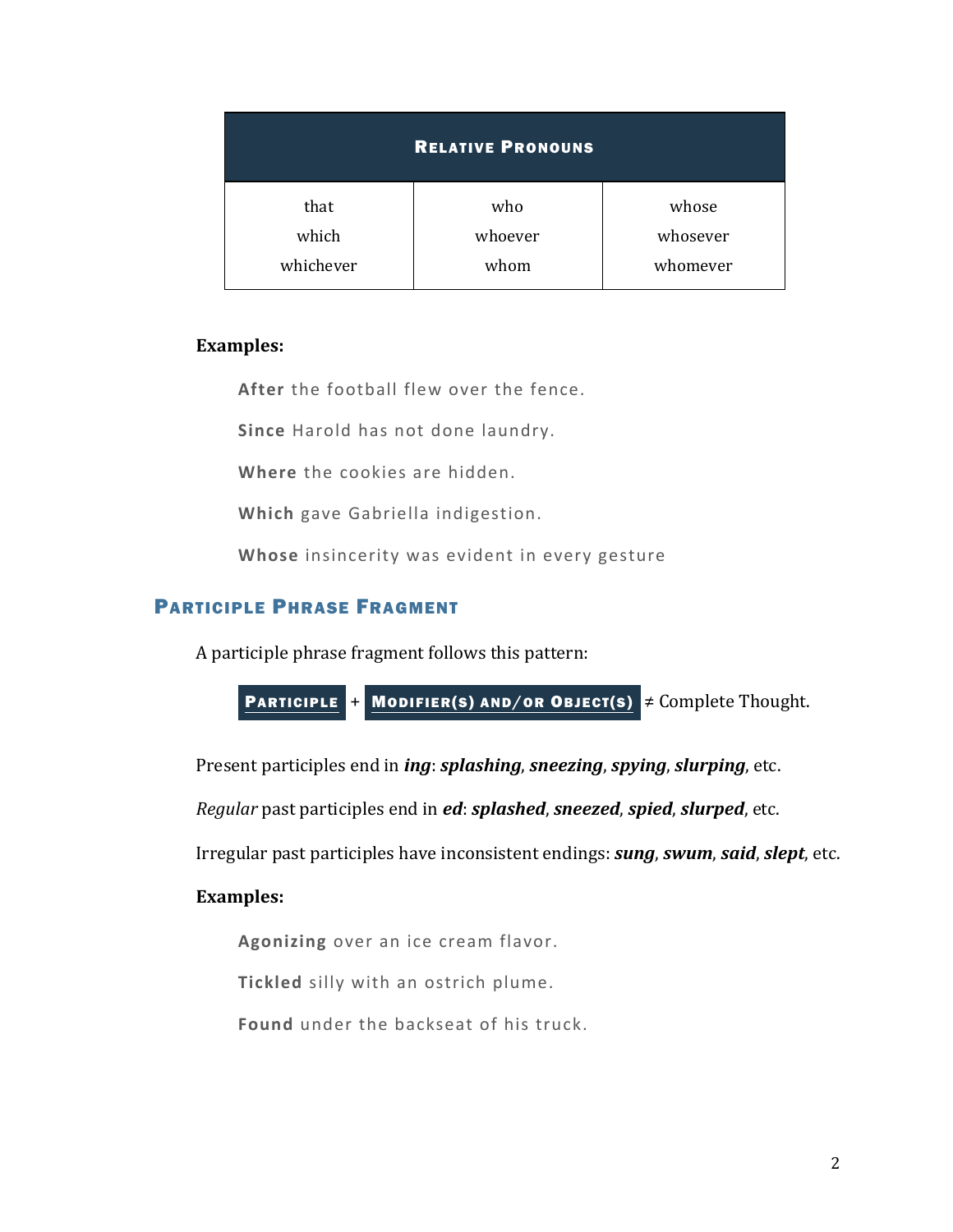# INFINITIVE PHRASE FRAGMENT

All infinitives are **to** + **verb**. An infinitive phrase fragment follows this pattern:

INFINITIVE  $+$  MODIFIER(S) AND/OR OBJECT(S)  $\neq$  Complete Thought.

#### **Examples:**

**To sleep** without anxiety.

**To dance** until he was out of breath.

**To slither** out of its cage and across the bedroom floor.

**To eat** a slice of birthday cake without remorse.

# AFTERTHOUGHT FRAGMENT

An afterthought fragment follows this pattern:

**AFTERTHOUGHT TRANSITION + DETAILS**  $\neq$  **Complete Thought.** 

The transitions below will begin this type of fragment:

| <b>AFTERTHOUGHT TRANSITIONS</b> |              |           |  |  |
|---------------------------------|--------------|-----------|--|--|
| especially                      | for example  | including |  |  |
| except                          | for instance | like      |  |  |
| excluding                       |              | such as   |  |  |

#### **Examples:**

**For example**, coffee stained shirts and scuffed shoes.

**Such as** the old man who yelled at dog walkers and skateboarders.

**Like** this brand-new twenty-dollar bill that I found.